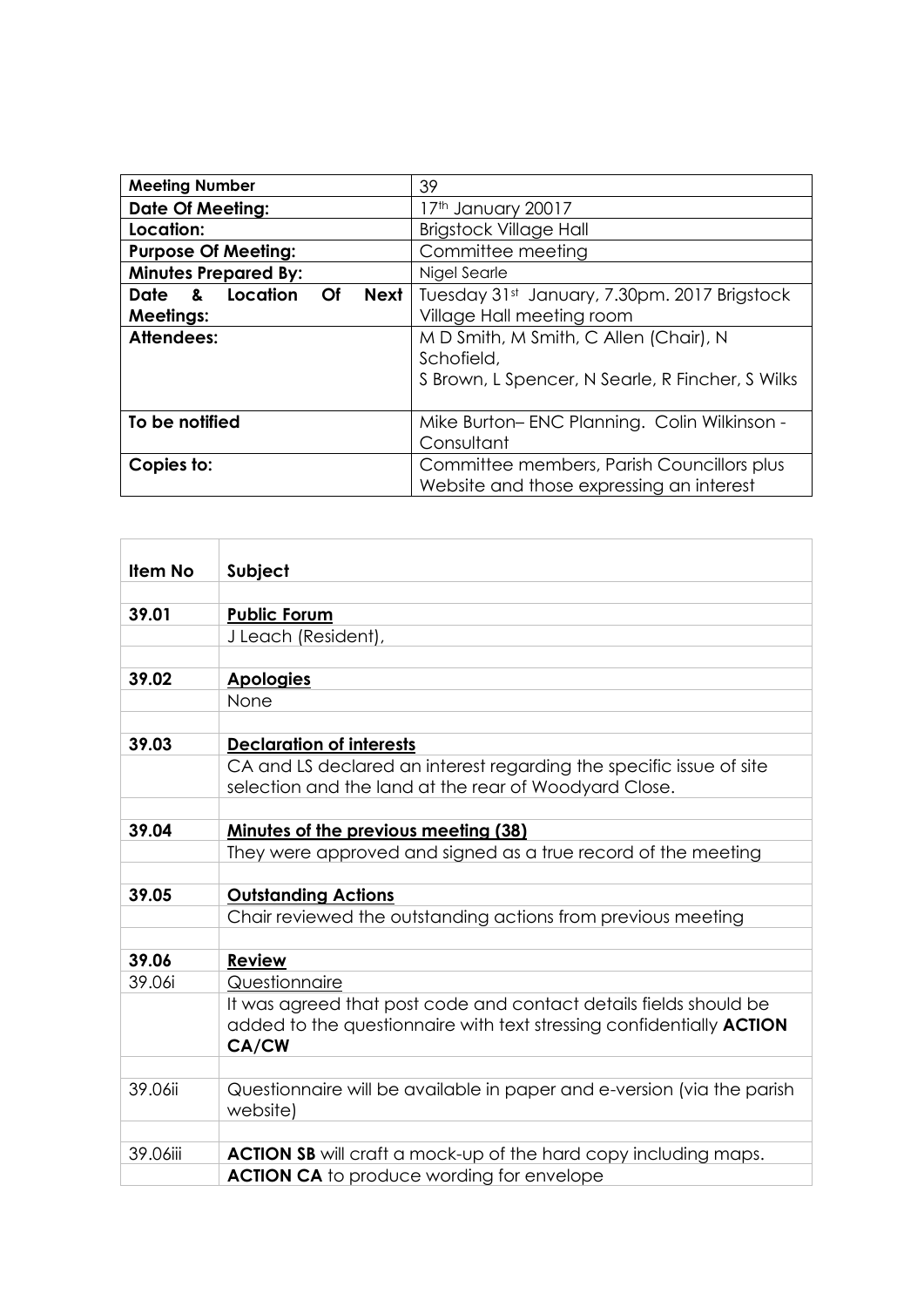| 39.06iiii | Question 5 which permits auto sequential fill needs to be corrected<br><b>ACTION CW</b>                                                                                                                                                                        |
|-----------|----------------------------------------------------------------------------------------------------------------------------------------------------------------------------------------------------------------------------------------------------------------|
|           | Question 6 Should there need to be a restriction on the number of<br>characters <b>ACTION T.B.A.</b>                                                                                                                                                           |
|           |                                                                                                                                                                                                                                                                |
| 39.06v    | March newsletter to highlight that there will be a public meeting and<br>to alert residents that they will be receiving a questionnaire <b>ACTION</b><br><b>CA</b>                                                                                             |
|           |                                                                                                                                                                                                                                                                |
| 39.06vi   | <b>ACTION CA</b> to ligise with printer                                                                                                                                                                                                                        |
|           |                                                                                                                                                                                                                                                                |
| 39.06vii  | Draft NHP v8                                                                                                                                                                                                                                                   |
|           | This is now available and will replace v7 on the restricted area of the<br>website. ACTION ALL to read and comment                                                                                                                                             |
|           |                                                                                                                                                                                                                                                                |
| 39.07     | <b>Set New Priorities/Actions</b>                                                                                                                                                                                                                              |
| 39.07i    | Time line questionnaire and village open meeting                                                                                                                                                                                                               |
|           | The questionnaire and open day are to be advertised in the<br>Village magazine due on the 4th March. Action CA<br>Week commencing 9th April questionnaire printing to be<br>$\bullet$<br>complete and delivered                                                |
|           | Week commencing 16th April questionnaires to be delivered to<br>$\bullet$<br>all households                                                                                                                                                                    |
|           | Sunday 23rd April village open meeting hall booked from 2 till 7<br>$\bullet$<br>event timings still to be finalised                                                                                                                                           |
|           | 8 <sup>th</sup> May cut off for hard copy questionnaire returns and<br>$\bullet$<br>electronic access closed                                                                                                                                                   |
|           | 1st June all results to have been analysed by the committee<br>$\bullet$<br>and infromation supplied to CW for inclusion in the NP if<br>required.                                                                                                             |
|           |                                                                                                                                                                                                                                                                |
| 39.07ii   | Developers                                                                                                                                                                                                                                                     |
|           | Protentional developers (if serious about delivering on the proposed<br>sites) need to be informed of the NHP time scales with an expectation<br>that they will attend or provide outlines of their proposals for the<br>village open meeting <b>ACTION CW</b> |
|           |                                                                                                                                                                                                                                                                |